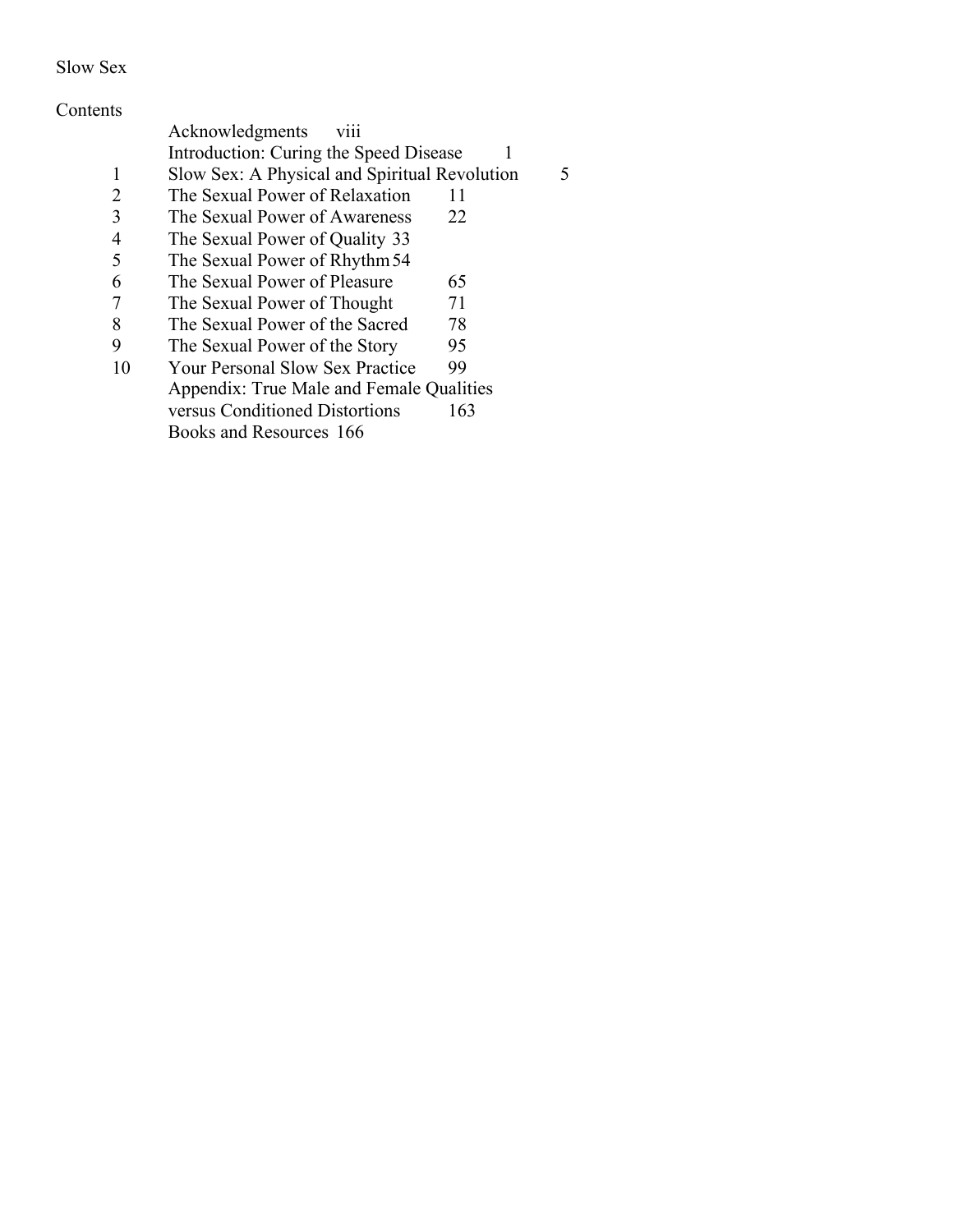## Slow Sex

A Physical and Spiritual Revolution

Slow sex provides a simple and effective antidote to the ever-accelerating pace of modern life, allowing lovers to rest in a still point at the center of a turning world. Through the workshops we offer to couples, my partner and I have been able to see the profound effect that just one week of relaxing slow sex can have on a couple's relationship. We are true believers in the power of taking it slow, but sometimes it appears as if the whole world is bent on spinning faster and faster around us.

That is why it was so thrilling for me to read *The Slow Down Diet* by Marc David. David writes about slowing down in relation to food and I am concerned with slowing down while having sex, but we are really talking about the same thing—the ability to be fully present and aware in the current moment so that we can actually experience life on an inner cellular level, rather than racing through it so quickly that everything flies by in a blur.

David says that for food to be truly nourishing, the invisible "atmo-spheric" factors—*how* we eat—are even more important than the physical substances we actually consume. I have already mentioned two of the eight universal metabolic enhancers that he defines—relaxation and awareness. The other six are quality, rhythm, pleasure, thought, the sacred, and the story.

In essence, and in my own way, my teaching conveys the need to incorporate these great universal metabolic enhancers into the sexual act, organically elevating the physical exchange into something spiritual and fulfilling. I have also observed that the satisfaction of slow sex acts as a nutrient that boosts the immune system, with rejuvenating effects that increase vitality, creativity, and love. At the same time, slow sex naturally reduces the emphasis on food and eating because we find nourishment and fulfillment elsewhere. It naturally supports weight loss and brings balance into the system, not through vigorous calorie-burning sex, but through extended, deeply satisfying, sensitive sex.

I suggest, for instance, that couples incorporate relaxation and awareness into the sexual act. These two simple "Love Keys" (as I call these universal metabolic enhancers) can greatly transform the sexual experience from a perhaps short-lived and repetitive event into a captivating, extended, and inspiring one. When a couple embraces the universal metabolic enhancers, doing so creates a rarified atmosphere that strengthens and amplifies the field of love surrounding them. In an environment such as this, an inner radiance and vitality will remain as an afterglow.

Such expanded dimensions can even open up when only one person introduces metabolic enhancers into the atmosphere. Just as a sensitive person in the presence of a genuinely spiritual individual may experience a type of transmitted phenomenon that ignites feelings of being more open, alive, expanded, and present, when one person slows down in sex, the second person is naturally drawn into the expanded energy field and will tune in to and link up with the universal metabolizers. The slower we can learn to be, the more we can relax and hold awareness of the present moment; gradually the practice of slowness will begin to positively impact every aspect of living.

The conventional definition of metabolism implies it is a purely physical function, "the sum total of all the chemical reactions in the body." Marc David's understanding goes beyond that, defining metabolism as "the sum total of all the chemical reactions in the body, plus the sum total of all our thoughts, feelings, beliefs, and experiences" (*The Slow Down Diet,* page 8).

David believes that these metabolizers have been in existence for a long time but have been completely overlooked because: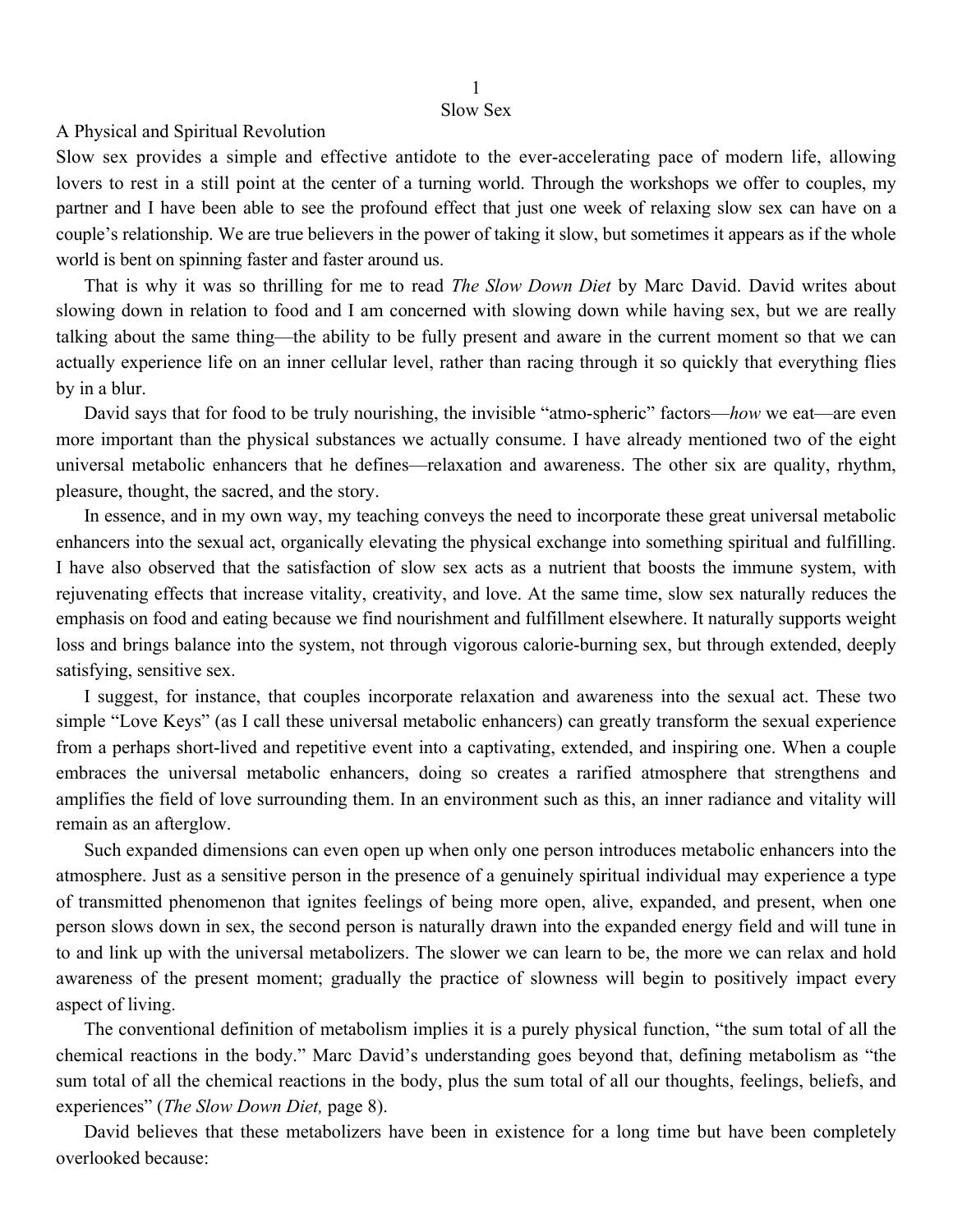First, we've been moving too fast to notice them, since their chemical power is activated only when the requisite level of "slowness" has been met. Second, we've believed that a metabolic enhancer must be exclusively of the order of a food, a pill, or a push-up, yet the eight universal metabolizers are of a different category. (*The Slow Down Diet,* page 9)

As a professional nutritionist and expert in the psychology of eating, Marc David has applied these universal metabolic insights to people who seek his guidance for nutritional and weight issues. He observed their responses to his unusual dietary suggestions and noted the undeniably positive impact on the entire system. He writes:

The bottom line was this: These folks achieved more by doing less. The people I'm speaking of stopped fighting food and started embracing it. . . . They ceased being victimized by food, by their bodies, and by anyone else's standards and instead took responsibility for making simple but profound changes that created an empowered metabolic state. They slowed down and trusted life. (*The Slow Down Diet,* page 11)

I can say exactly the same thing about the couples who have attended our slow sex workshops. When couples learn to relax into the present moment while having sex, their entire experience is transformed into something deeply touching and nourishing for body and being. The entire metabolism is profoundly influenced and empowered. Because the eight universal metabolic enhancers defined by David apply just as directly to our sexuality as they do to our physical -nutrition, I have decided to organize the book around them, just as he has done in *The Slow Down Diet.*

As a way of approaching slow sex, each of the eight universal metabolic enhancers will appear as the focus of a separate chapter. Each chapter will act as an umbrella covering relevant information and guide-lines. At times it will be necessary to repeat some information as the sexual themes intertwine and form a bigger picture.

- Chapter 2, "The Sexual Power of Relaxation," focuses on relaxing away from *doing* and into simply *being* while having sex—away from goal-oriented sex that strives toward the climax of orgasm, and toward sex that allows things to evolve of their own accord.
- Chapter 3, "The Sexual Power of Awareness," focuses on awareness as the missing link to expressing our higher sexual potential. Through awareness we awaken to the body on an inner level and tune in to our intrinsic sexual vitality.
- Chapter 4, "The Sexual Power of Quality," focuses on the sexual intelligence lying within our human bodies. It recognizes the fact that our genitals have an innate wisdom about how to connect when we give them the chance and space to communicate in their own language.
- Chapter 5, "The Sexual Power of Rhythm," focuses primarily on the difference between male and female rhythms. These polarity differences are understood as complementary forces that can be embraced to bring sex to a higher level of expression.
- Chapter 6, "The Sexual Power of Pleasure," focuses on the need for a shift from sensation to sensitivity. Slowness increases sensitivity and trust in the body, and activates the metabolic power of pleasure.
- Chapter 7, "The Sexual Power of Thought," focuses on the capacity to think and fantasize, and how these can act as distractions. However, thought can also be used in positive ways that will stimulate the sexual metabolism.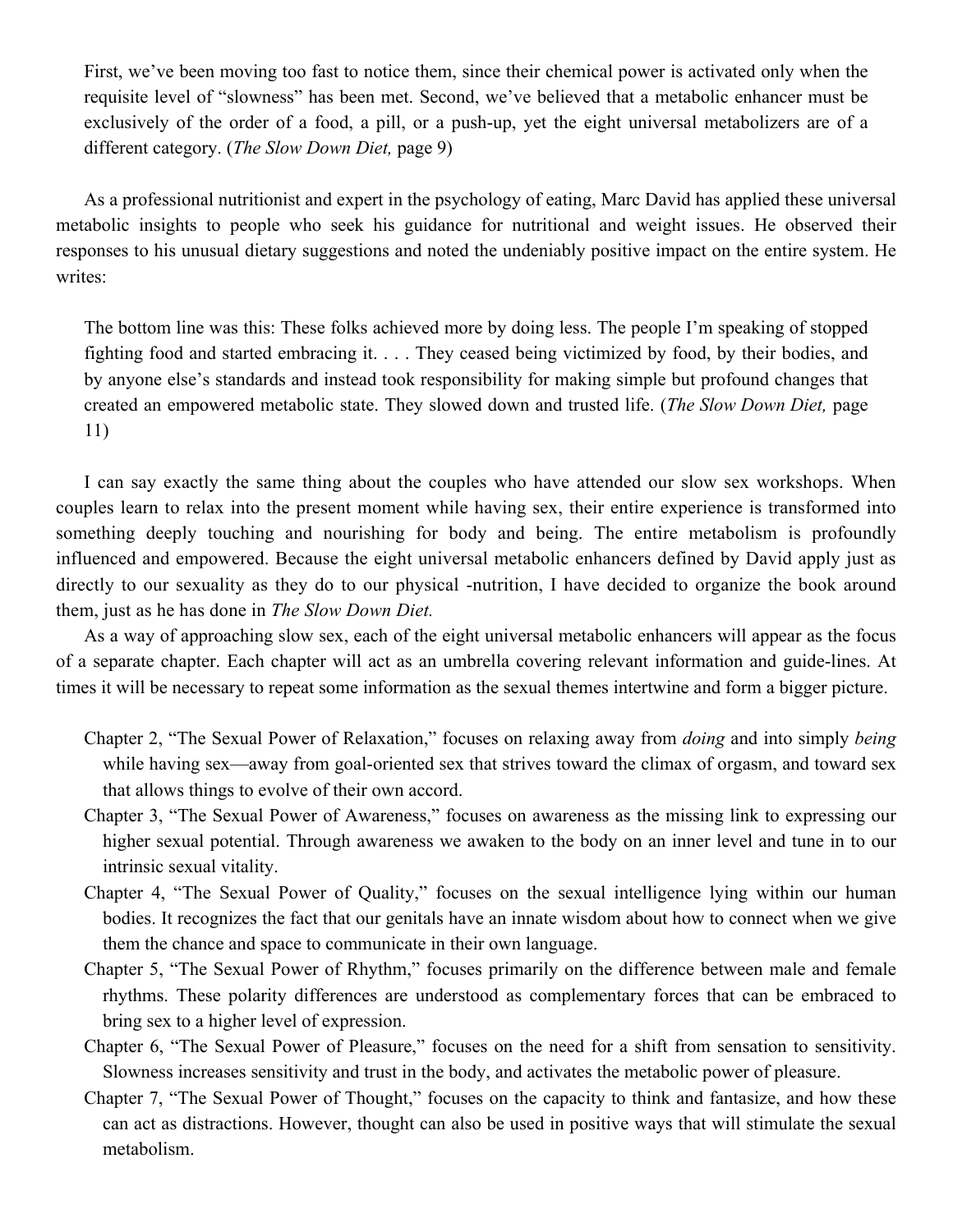Chapter 8, "The Sexual Power of the Sacred," focuses on sensitivity and coolness as the bridge to divine ecstatic experiences. It explains the healing and purifying power of the genitals.

Chapter 9, "The Sexual Power of the Story," focuses on the inherent human aspects of sex and the historical personal aspects, as well as evaluating slow sex as a step in human evolution.

Each of these is a key to transforming your sex life, often in ways that feel surprisingly easy and natural. As you read each chapter, any insights or curiosities that are stimulated in you as a consequence can be put immediately into practice when you are next with your partner. You need to bear in mind that it's not *what* you do, but *how* you do it, so in that sense it's easy to make subtle changes with little effort. Naturally it's impossible to incorporate all the different aspects at once and expect to get it right the very first time you try slow sex. Sometimes people take to the new way very easily, as if it were second nature, but this tends to be more the exception than the rule.

In a more sensitive society, the opposite would be true—slow sex would be the rule, not the exception. However, we have fundamental misconceptions about sex that act as a barrier to a simple, innocent, and spiritual sexual experience. Because sex has been practiced and presented in a certain way, generation upon generation, it is helpful to have an awareness of our collective conditioning, along with patience and compassion for yourself and your partner. Don't expect instant results! It's more of an unfolding based on exploration and discovery. You become a pioneer of your inner world. You simply start from where you are today—misunderstandings included. To an extent you undergo a process of unlearning what we've all inherited and rediscovering what is real and true. Each time you and your partner get together you will continue to make small exploratory steps, experimenting, incorporating what you discovered (or learned) the previous time, and gradually developing a new sexual language together.

At the end of some chapters, sensitivity and awareness exercises are suggested as a way to tune in to, support, and enhance the cellular perception of the body. The final chapter, chapter 10, "Your Personal Slow Sex Practice," will pull together all of the previous information, offering basic suggestions on how to get started with your own personal practice.

This book is not a technical manual in the sense of being focused on *what you do;* rather, the approach is one of exploring *how you do it.* Much information on "how to proceed" and how to create the atmo-sphere necessary for an uplifting experience is embedded in the chapters ahead. As you read, you may perhaps begin to notice a subtle shift in the way you view and understand sex. And as I see it, this is the way to go—first and foremost, a change of mind is required. We need a new vision of sex that brings about a change or revolution in our ideas. When there is a change in the mind, the body will easily and willingly respond.

Whenever I get into the details of sex I will often begin by apologizing, because I tend to talk in generalizations that have the effect of bringing us all onto much the same level. As if we are all afloat in the same sexual boat. However, each one of us has an individual personal experience and sexual history, so it is likely that *not* everything I say will hold true for each person. If something does not ring true for you, it means only that it is not true for you as an individual, not that what is said is false; because *generally* speaking, what is said about sex is true. As an overall invitation, please feel free to discard anything that does not ring true for you. And at the same time, be open to something you may have *thought* is not true for you, as well as being interested in what is true for others.

Whether we like it or not, our sexuality affects our total being. Each of us feels the impact of sex from the moment of arrival on Earth in a human body, even if our adult lives may ultimately include rare or no sexual interactions with another person. The conventional and accepted speedy way we have sex circumscribes and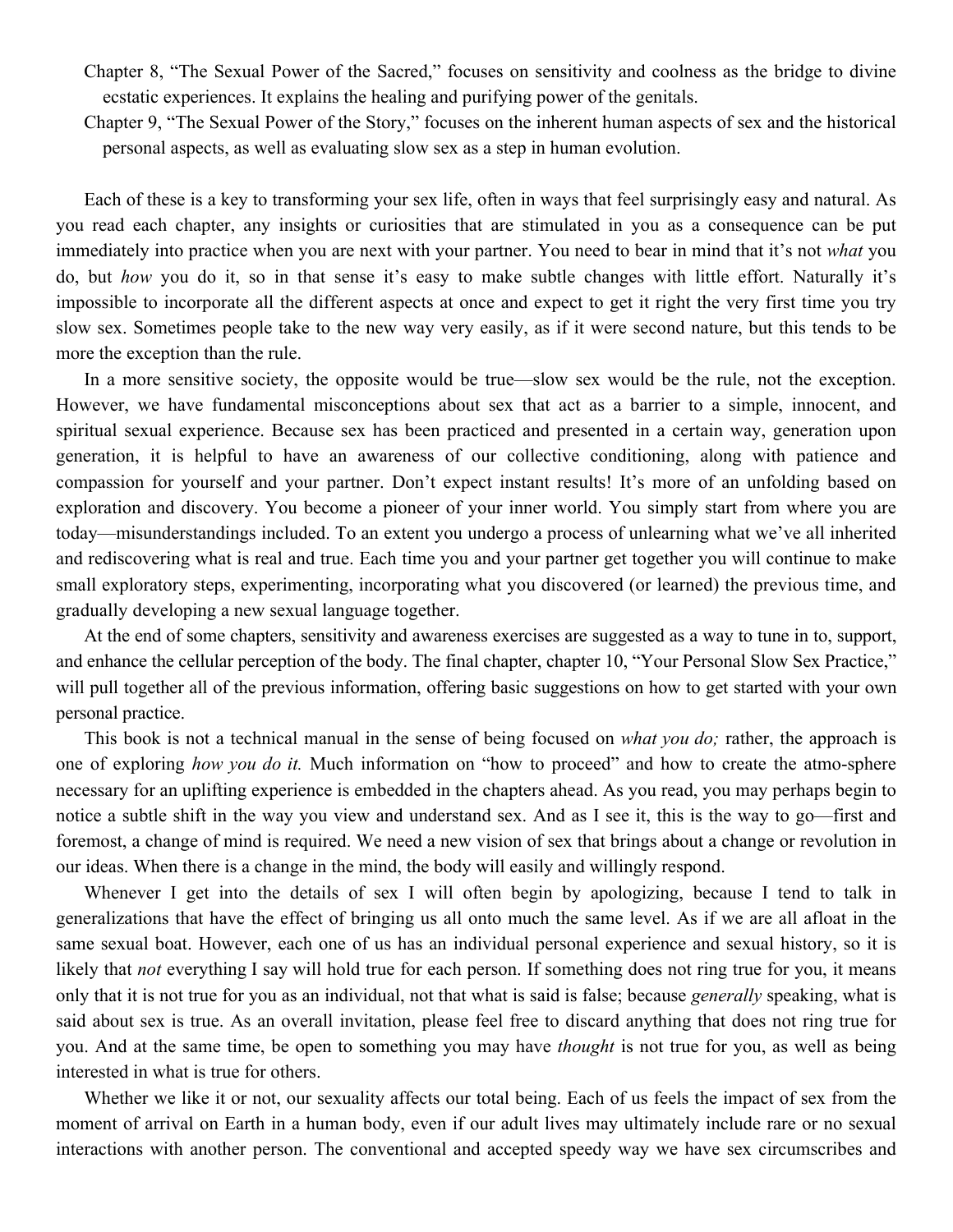reduces our experience of living in our extraordi-narily beautiful human bodies. Slow sex enables us to physically and consciously create love and happiness, nourishing us on extremely profound and life-changing levels.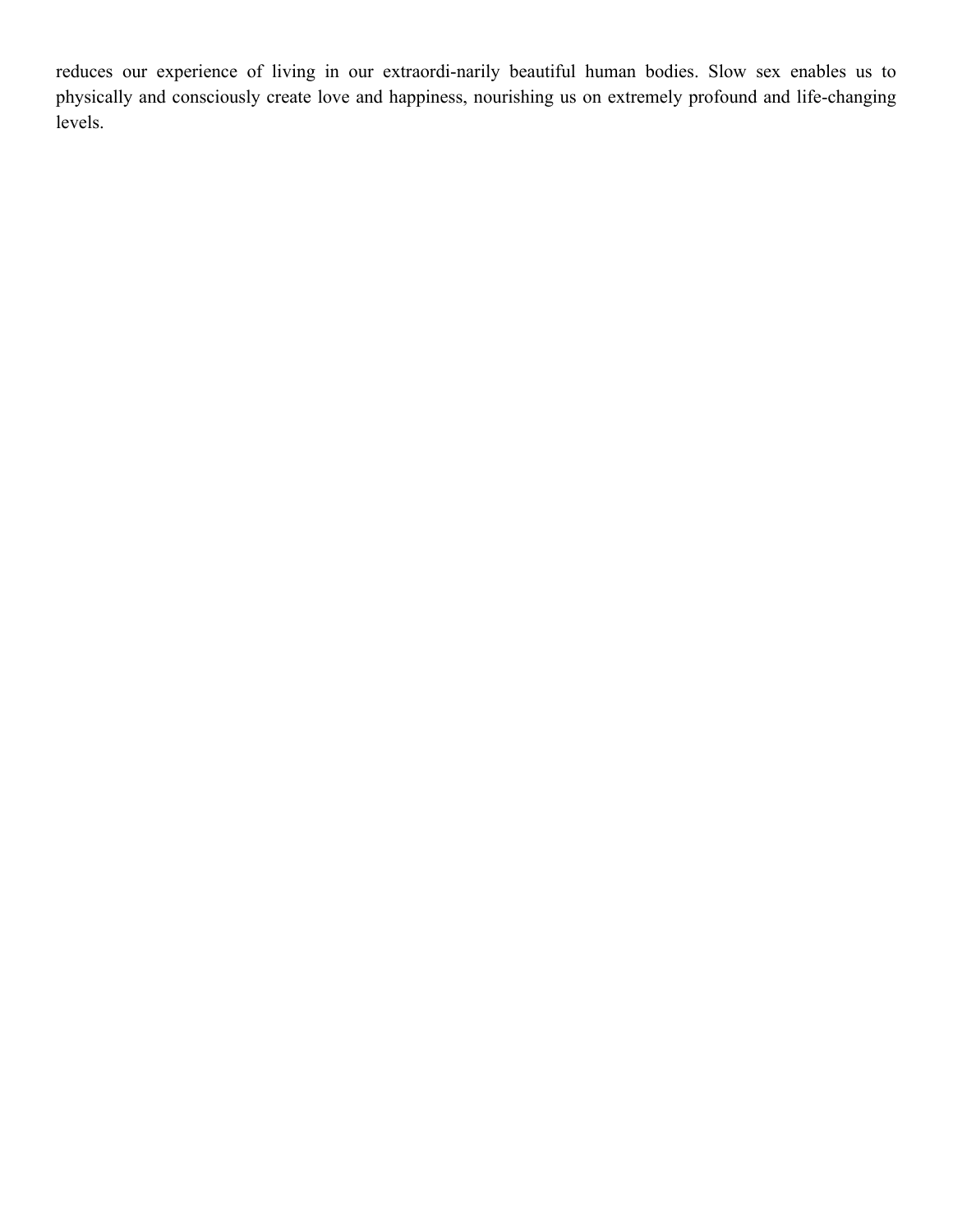#### THE SEXUAL POWER OF RELAXATION

Many of us are under the mistaken impression that relaxation is some kind of floppy, collapsed, and more-orless dead state. This is definitely not true. Deep relaxation brings about a state of inner aliveness and vitality. The real by-product of relaxation is a sense of regeneration, of feeling refreshed and uplifted.

#### THE BREVITY OF THE SEX ACT

Humans are living not only longer, but faster. We seem to be speeding up by the day and by the decade. The stress levels that accompany all this speed are acute and cumulative, and penetrate deeply into many aspects of our lives, including our sex lives. Generally speaking, sex often is, and has always been, a speedy and shortlived event. If what we see in the movies and what we know from our own sexual experiences is anything to go by, then sex is mostly comprised of fleeting encounters of the "wham, bam, thank you, ma'am!" variety.

At present the universal average time of a sexual encounter is estimated to be anywhere from two to three minutes—a time span of 120 to 180 seconds out of a day in which we live through 86,400 seconds. These "quickies" seem to serve one main purpose, and that is (for the man especially) to have an orgasm as quickly as possible.

Reaching orgasm means that sex is usually finished shortly after it starts. The perhaps much longed-for, or much fantasized, event is compressed into an astoundingly brief period of time. As humans we seem to mimic the animals around us, who are very efficient in their reproduction. They get the job over and done at high speed, because there is usually only one chance, and it's now. But as humans we are granted the privilege of choice. We can engage in sex at any time of the day, week, or year, because we are not restricted to hormonally dictated mating seasons. So why do humans tend to want to get sex over with so quickly, particularly when we have more options in the matter than our animal friends? And then, even with the privilege of choice, strangely enough it often happens that we continually have the urge for the same thing, over and over. It's as if we are caught in a cycle of unfulfilled sexual desire—longing for it, getting it, but only as a temporary measure. Soon the urge or desire will arise again, but satisfying it doesn't seem to leave us in a state of peace and contentment.

Seldom does one hear about a sexual engagement that is consciously extended, hour upon hour. My first really long lovemaking experience was thirteen hours nonstop, from dusk to dawn. At that point I had been more accustomed to five or six hours at a time. And then, at some time further on in my exploration, my new lover and I were in bed for a solid twenty-one days, apart from the minimum of time required to care for bodily needs. We ate only occasionally, finding ourselves satiated by something other than food. We were "in" love, constantly fused in an ecstatic state of timelessness and rapture, suspended in a miraculous web of the unfolding moment. We did not sleep, as we had no need of it. Night merged with day, day with night, in one continuum of sexual presence, passion, and spontaneity, literally tapped into an awesome, abundant source of life.

Some people experience similar remarkable exchanges and interactions of a higher frequency, but invariably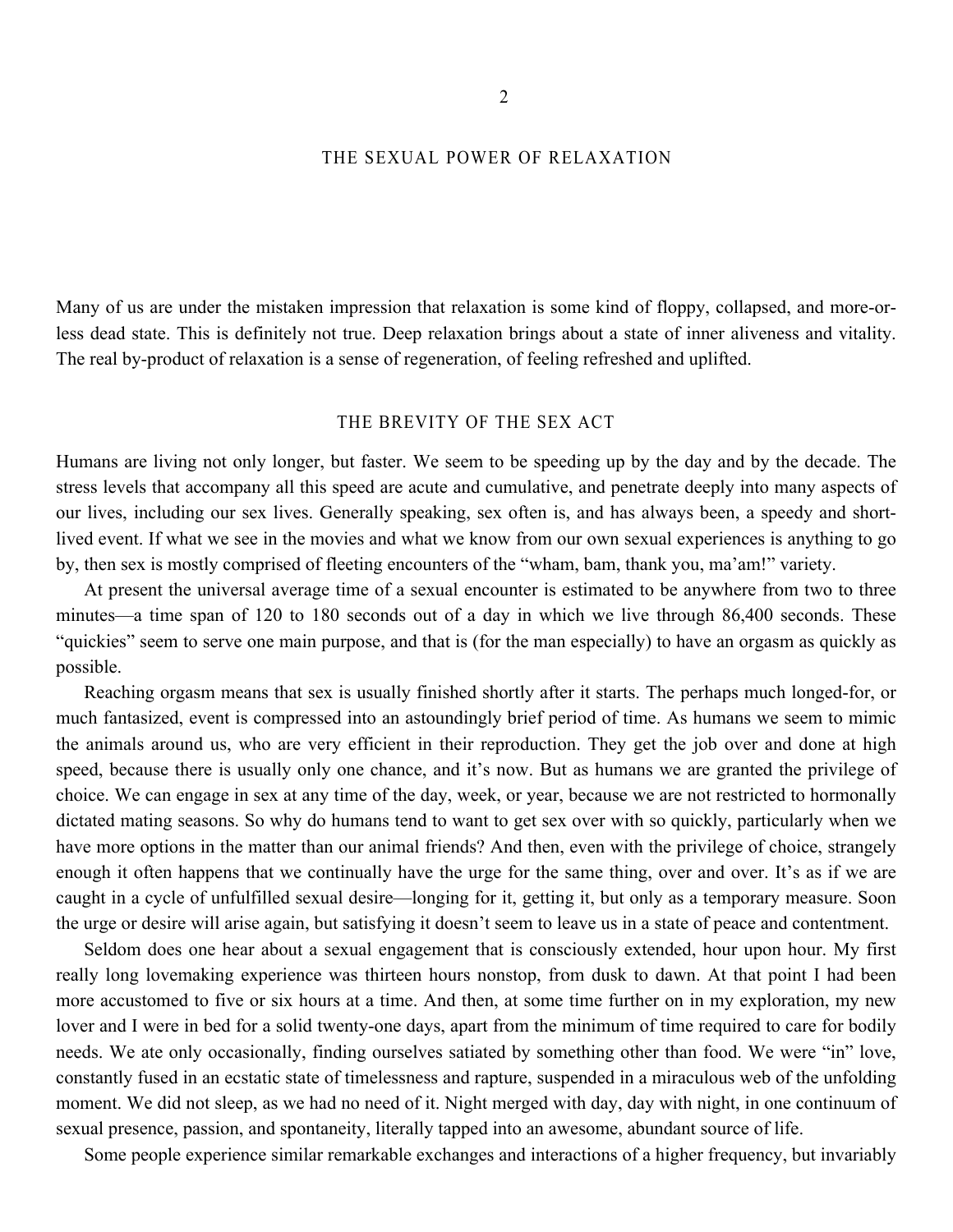these connections happen spontaneously, and are likely to be relatively isolated. Usually a person is unable to consciously create similar experiences on a sustained basis as a style of sexual expression.

### **The Tedium of Repetition**

Even though there is certainly pleasure to be had in sexual quickies, the experience is essentially brief and there is simply not enough time for anything exotic or extraordinary to happen between two bodies. Bodies are similar to musical instruments, and usually need to first be tuned individually. Then they need time to warm up and attune to each other. Only then is it possible for the sounds to dance together in the creation of a musically engaging piece. But usually, where the musical creativity of sex is concerned, many people will admit that the experience can be repetitive and a little bit boring (unless we change partners to spice things up). The repetition is not inherent to sex itself, but occurs because we are sticking to certain sexual habits and patterns. In some cases it's even an addiction—doing more or less the same thing, year in and year out. We don't really know how to bring variety and creativity into our sexual encounters. The full spectrum of human sexual experience allows us to consciously choose to make a fundamental shift in our sexual ways. When we are able to transcend our habits and patterns, we are easily able to generate and make love in the way we were designed by the Divine. Through engaging in a more informed style of sexual interaction we are able to create love, joy, and sustenance for ourselves.

## RELAXATION IS VITAL FOR THE SEXUAL METABOLISM

The way forward for us as humans is to engage in sex with increasing ease, leisure, and relaxation. In taking speed and stress out of the sexual act, we remove the performance pressure that comes with filling expectations and achieving goals. We allow time and space for the experience, in the sense of being able to extend the meeting as a matter of choice. A slow approach in sex acts like a "medicine" that is easily able to resolve and heal many long-term sexual problems and wounds that cause unhappiness, separation, and insecurity. The majority of our problems can be reduced to our sexual problems, so it is obvious that we need to make some changes.

### **Being, Rather than Doing**

Relaxation is generally something we afford ourselves only when most of our daily tasks are done. Trying to fit everything into our busy schedules frequently creates time-management stress, and we give little value to the benefits of sheer relaxation and the joy of doing nothing. When the endless list is more or less complete, only then do we grant ourselves permission to take a break. Often by this stage we fall into an exhausted sleep or drift off into a doze. Perhaps we read a book or watch television. These moments definitely represent time off, but they don't amount to true relaxation, which is highly refreshing in its effects.

Many of us afford ourselves very little in the way of relaxation because we believe that to be "doing" something has intrinsic value. In fact, we sometimes feel that we are doing something wrong or feel guilty if we are doing, literally, nothing. Simply relaxing into a space of being, or non-doing, is judged by ourselves, and perhaps by others, as laziness or a lack of ambition and goals. We don't approve of that in our speed- and goaldriven culture.

# THE GOAL OF ORGASM INTERFERES WITH RELAXATION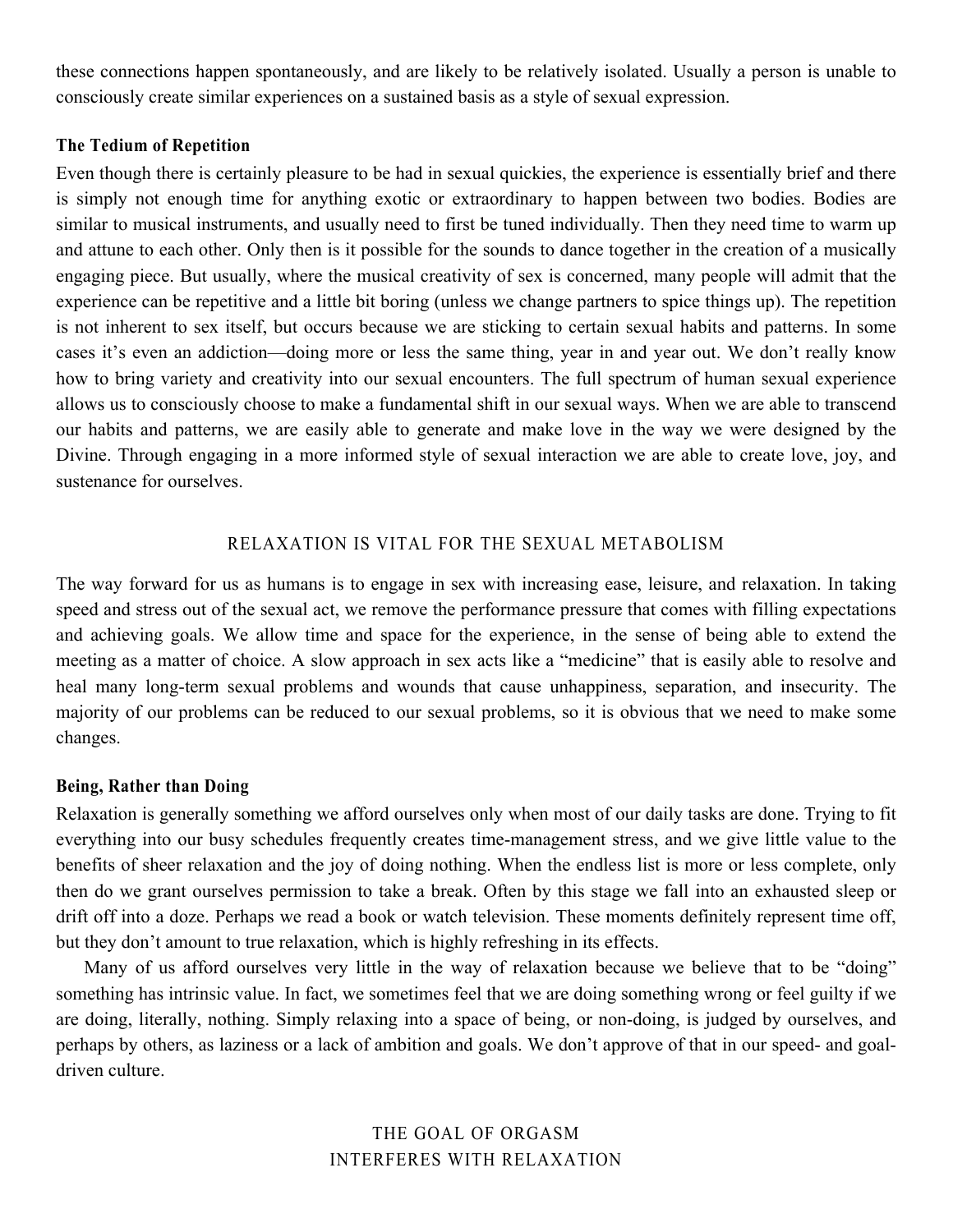Relaxation becomes a challenge when we have survival stress and anxiety compounded by many different goals to achieve, and dreams and expectations to fulfill. Sex, likewise, is filled to the brim with goals and expectations. We enter sex with an agenda, with a clear sense of knowing exactly what we want or expect. Then we set about engineering these desired results with intention and tension. We base our approach on previous experiences, which are, in turn, rooted in conventional ideas about sex that we unconsciously inherit from our society.

In sex it is not common to simply relax and enjoy what is happening in the moment, waiting to see where our bodies want to take us, allowing things to evolve of their own accord. Our desire to have an orgasm, or "come," is often why most of us want sex in the first place. Having the goal of orgasm causes stress about performance and satisfaction, so we rush toward the finish to make sure we get there. We get ahead of the body and use the body, pushing it, forcing it to obey and follow the mind's instructions. However, the pressure and tension we bring into the situation has the ultimate and actual effect of making us less sensitive. The sheer speed of it all deadens us to the vitality and inner aliveness streaming through our human flesh. Being distracted by an anticipated orgasm and work-ing toward building to a climax literally prevents us from being rooted in the body, from being in the here and now, connected to the actual moment-by-moment experience of the body.

Having orgasm as a goal causes a kind of absence because the focus lies slightly ahead of where we actually are. It make us always more inter-ested in the *next* penetration, and not particularly interested in *this* one, because the next one will bring us closer to the desired goal, to the climax. In being one step ahead of ourselves, we miss the pure joy of devoting total attention to each glorious penetration, man giving and woman receiving in perfect communion. When we can be more still in mind and body, we can listen to our inner wisdom and and honor the natural ways of the body. Slowing down and relaxing away from goals will open up a new window of sexual experience to explore. Finding full value in sex, pursuing its human aspects and its great potential, lies beyond the boundaries of the common quickie.

### **Premature Ejaculation**

Man has an easier time than woman in the quickie approach, in that sex is usually over when the man ejaculates. Often the man will finish well before the woman has sufficiently warmed up to the -experience. For the majority of women, reaching an orgasm within a few minutes of penetration is not so easy. Ten, fifteen, or twenty minutes are not necessarily enough either. Women will often require additional stimulation of the clitoris in order to reach a climax. Yet the majority of men are not really able to hold back their ejaculation in order to intentionally extend lovemaking. Ejaculation will usually be experienced as an overwhelming wave, impossible to stop or sidestep. It takes control of the body, somewhat like a sneeze that suddenly emerges from nowhere and takes you over. To intentionally refrain from ejaculation, a man must from time to time relax back into his body and take several deep breaths. These pauses take the focus off increasing the excitement and help to bring more attention to the body in the present moment. As soon as orgasm as the goal of sex is dropped, relaxation into the present follows naturally.

The underlying reason for a man's premature ejaculation is too much stress and tension, particularly in the form of sexual stimulation and excitement, which (as we will explore in later chapters) has little to do with pure pleasure and ecstasy. There are also many psychological stresses that create tension and contraction in the system, such as performance pressure and wanting to be successful, fear of not being good enough, fear of coming too soon, wanting to satisfy and please, ego desire to be this particular woman's best lover ever, and so on. With relaxation, ejaculation can easily be postponed. The effort and stimulation necessary to achieve orgasm falls away, with the result that the whole system relaxes and the body is then able to be more present. If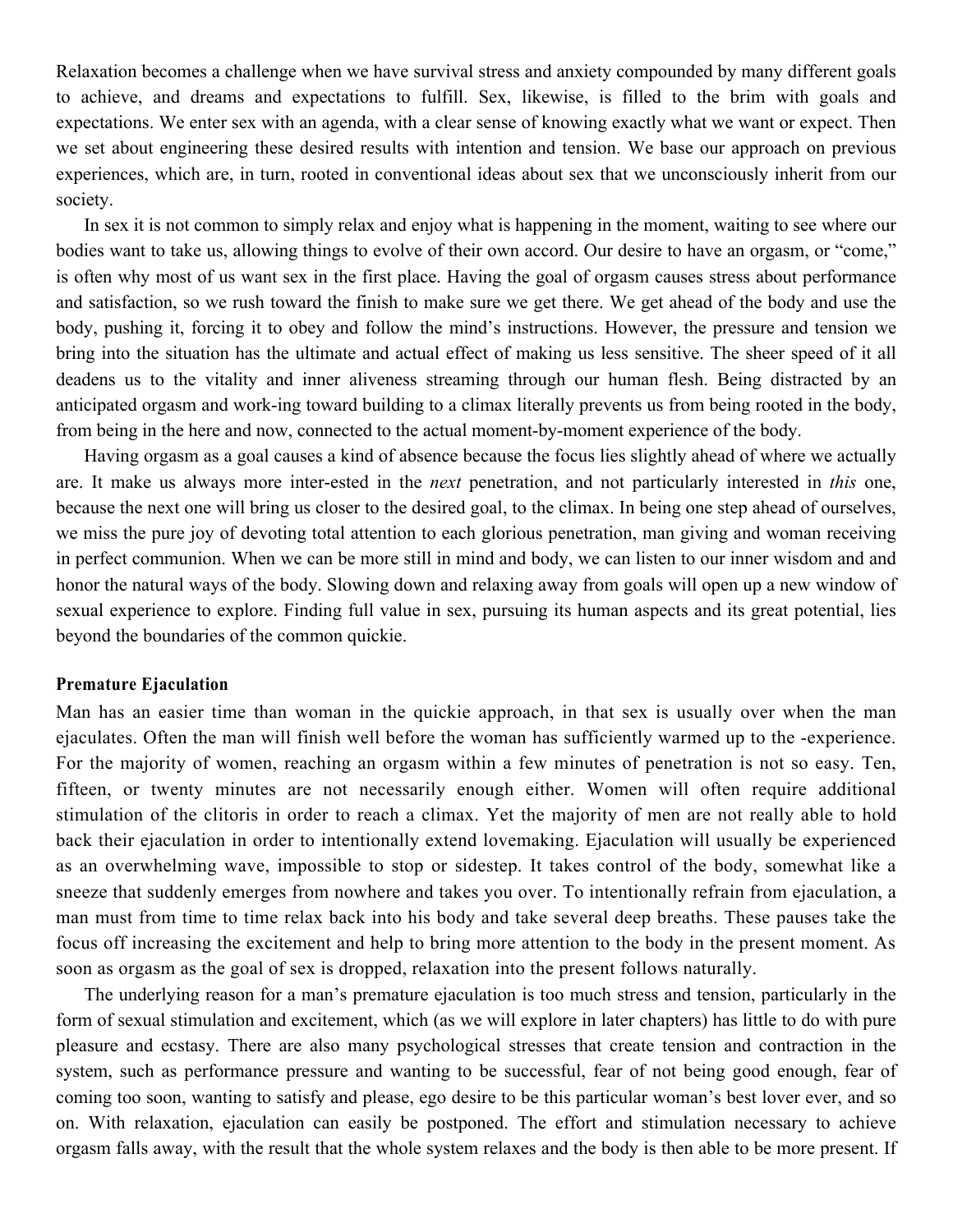you want to avoid premature ejaculation, then drop the idea that orgasm is central to sex. Slowing down movements will automatically reduce the level of excitement, which is a good thing; it's what we want. Even if a man has suffered from untimely ejaculation all his life, miracles are defi-nitely possible when a relaxed sexual attitude is adopted. One man shared during a couples retreat several years ago that he had been able to overcome a thirty-year premature ejaculation problem *overnight,* simply by monitoring and reducing his level of excitement.

The suggestion to reduce the level of excitement holds true for women, too. If a woman wishes to make love for longer periods of time, she should reduce movements that cause stimulation and excitement, instead holding still at times, poised and present. One particularly good reason for a woman to avoid high levels of stimulation is that her excitement is frequently the trigger for a man's early ejaculation. Fortunately, it is well within a woman's power to relax back into herself and thereby postpone her partner's ejaculation. Instead of going for an orgasm, she creates a situation that is inviting and welcoming, without being excit-ing. Remaining in the cooler zone of sexual experience will naturally keep a man's ejaculation at bay.

#### **The Containment of Semen Empowers Man**

One tablespoon of semen is incredibly powerful stuff, almost atomic in its potency. In addition to sperm cells, seminal fluid contains an immense amount of protein, vitamins, minerals, and amino acids, as well as vital energies. Semen contained within the male body represents tremendous individual potential and creative power. It should really be viewed as a type of liquid gold, and not taken so lightly. Dispersed semen represents a loss of personal energy resources, particularly when a man's climax involves the buildup of much tension and stress that leave behind traces in the body, brain chemistry, and psyche. The vast majority of men will admit that after an orgasm they feel depleted, low in energy, disconnected, or withdrawn. Containment of semen will empower a man because the vital substances nourish his intelligence and creativity; he becomes more centered and master of himself.

Relaxation happens easily when we change the idea that orgasm has to happen as a necessary part of sex. When we take away the goal or intention of orgasm, there is no need for a push toward the finish line. With nowhere to go there is no hurry, so everything can unfold in a unique organic way. There is no need to force the body along a certain direction because the body's innate intelligence has other plans in store for us.

#### DEEP SLOW BREATHING INVITES RELAXATION

Relaxation is supported through deep slow breathing, because breath brings an infusion of vitality to the system. Deep slow breathing causes an increase in the release of endorphins—neurochemicals produced by the body that act like opiates—into the system, which helps to produce relaxation and a sense of well-being. When we neglect to pay attention to our breath, it often remains only in the chest and shoulders. It's beneficial to invite the breath downward through the diaphragm and into the belly, allowing the belly to rise and fall with the inbreaths and out-breaths. And if you wish you can imagine, or with practice perhaps even feel, that the breath is able to internally caress the genital area.

Conscious breathing in the direction of the genitals during sex increases the oxygen intake and enhances the whole metabolism, providing you with sexual vitality and aliveness. Throughout lovemaking, simply paying acute attention to the process of the in-breaths and the out-breaths can shift you to another realm of experience. Normally breath-ing is involuntary and happens whether we're thinking about it or not, which makes it extremely easy to slip out of conscious connection with the breath. It is a function of the autonomic nervous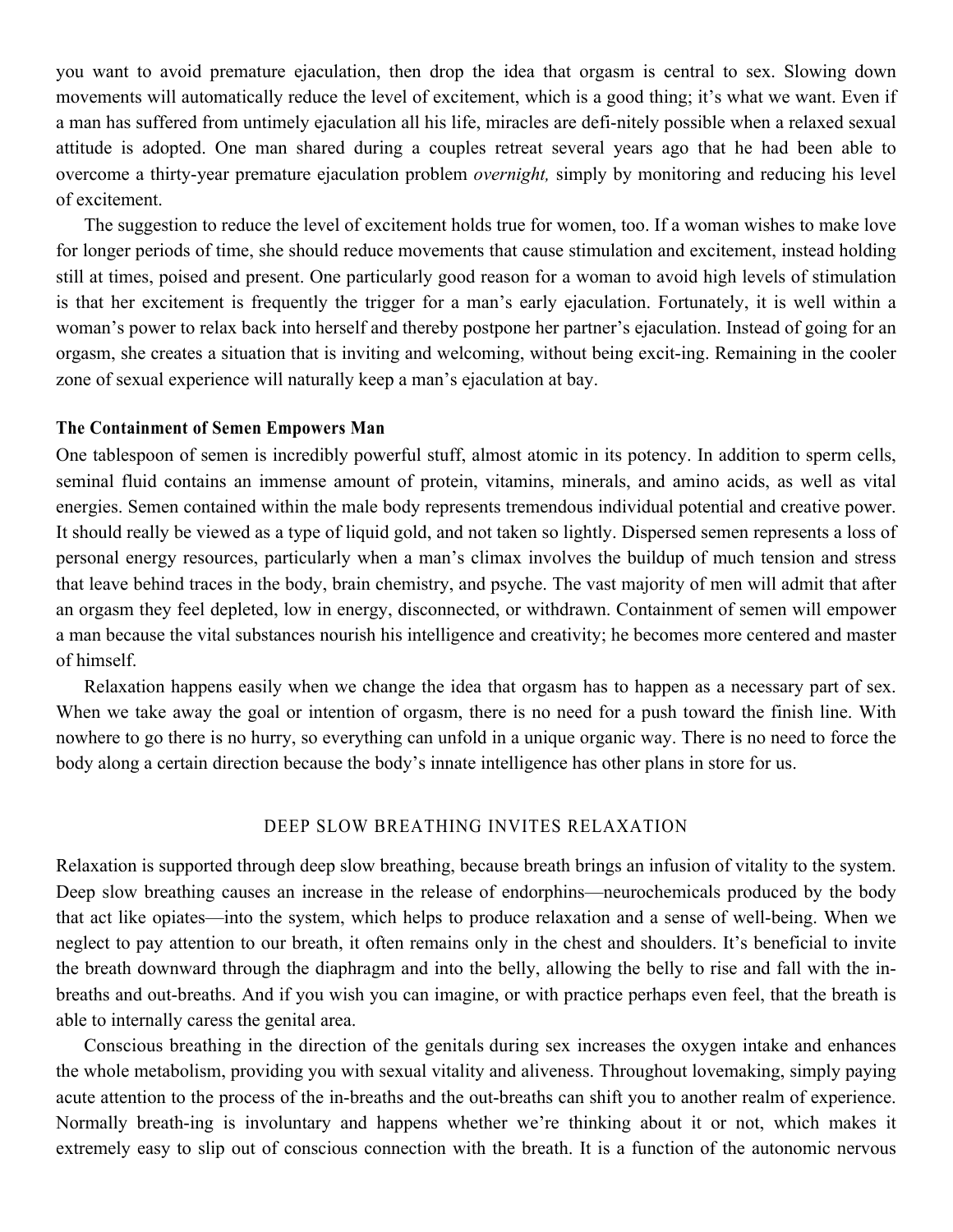system, meaning that its function is independent of the conscious mind. We are not able to consciously affect most processes of our autonomic nervous system, but we can take an active part in our breathing process. The extent to which you relax and deepen the breath as you make love will definitely pay off with the rewards of greater presence, enhanced cellular sensitivity, and inner expansion.

Some people like to make a little ritual of taking several deep slow breaths before actually doing anything. For instance, before you start the ignition of your car, stop, take a couple of breaths as you relax your shoulders. Or, when practicing slow sex, take a couple of conscious breaths and become centered in your body for a few moments before you hug your partner. And again, take several breaths before you bring your lips together in a sealed kiss, repeatedly using breath to relax and prepare you for any meeting and exchange. The same thing can be done when a man poises with his penis at the entrance to the vagina, immediately prior to actual penetration. And then once inside, stopping frequently for a couple of deep breaths along the way. The penis can travel breath by breath and fraction by fraction into the vagina, and this journey into woman's body can last for many pleasurable minutes. Once fully inside, a man can remain within the depths, alert and breathing consciously for an extended period of time.

When you touch your partner's body, hold your hands still and give your partner your full inner attention as you take a few breaths into your belly or genitals. Or breathe deeply and consciously as you slowly caress your partner's body with a feather-light touch. Avoid any kind of stimulation that will trigger the desire for orgasm, which can easily leave us a bit breathless. Or at least take a few breathing breaks between bouts of excitement. A little excitement, then relax and breathe; then a little more excitement, and again relax. Whenever you find yourself focusing on the next penetration and eventual orgasm, if you stop all movement and be still for a while, taking a few deep breaths, it will help you to cool down and relax into the here and now.

#### LINING UP THE BONES

I have found that the depth of relaxation depends substantially on the physical body position; literally, how the bones line up as a skeleton. Relaxation requires a certain physical poise, which means physical alignment, and alignment brings presence to a body and grace to movement. A certain tension level is required to hold most upright sitting positions, and tension is part of our physical integrity, but any extra or habitual tension can be consciously released. The body will usually respond to this conscious letting go and relaxation of tensions with a spontaneous deep breath in gratitude.

## CREATE TIME FOR SEX

It is much easier to be relaxed about sex when you grant yourself adequate space and time for the sexual exchange. To support relaxation you can actually make an appointment with your partner for sex, in the same way that you make time for meals, work, the gym, friends, and children. Set aside enough time and space to allow yourselves to warm up and physically attune to each other. Decide together on the time and place for the experience.

### Exercises: Daily Observation and Conscious Relaxation Practices

Scanning from Head to Toe for Tension

You can do this simple practice at any time of the day and in almost any place. The body gets tense and a bit contracted without our realizing it, and this type of tension has a compressing effect on your body energy during daily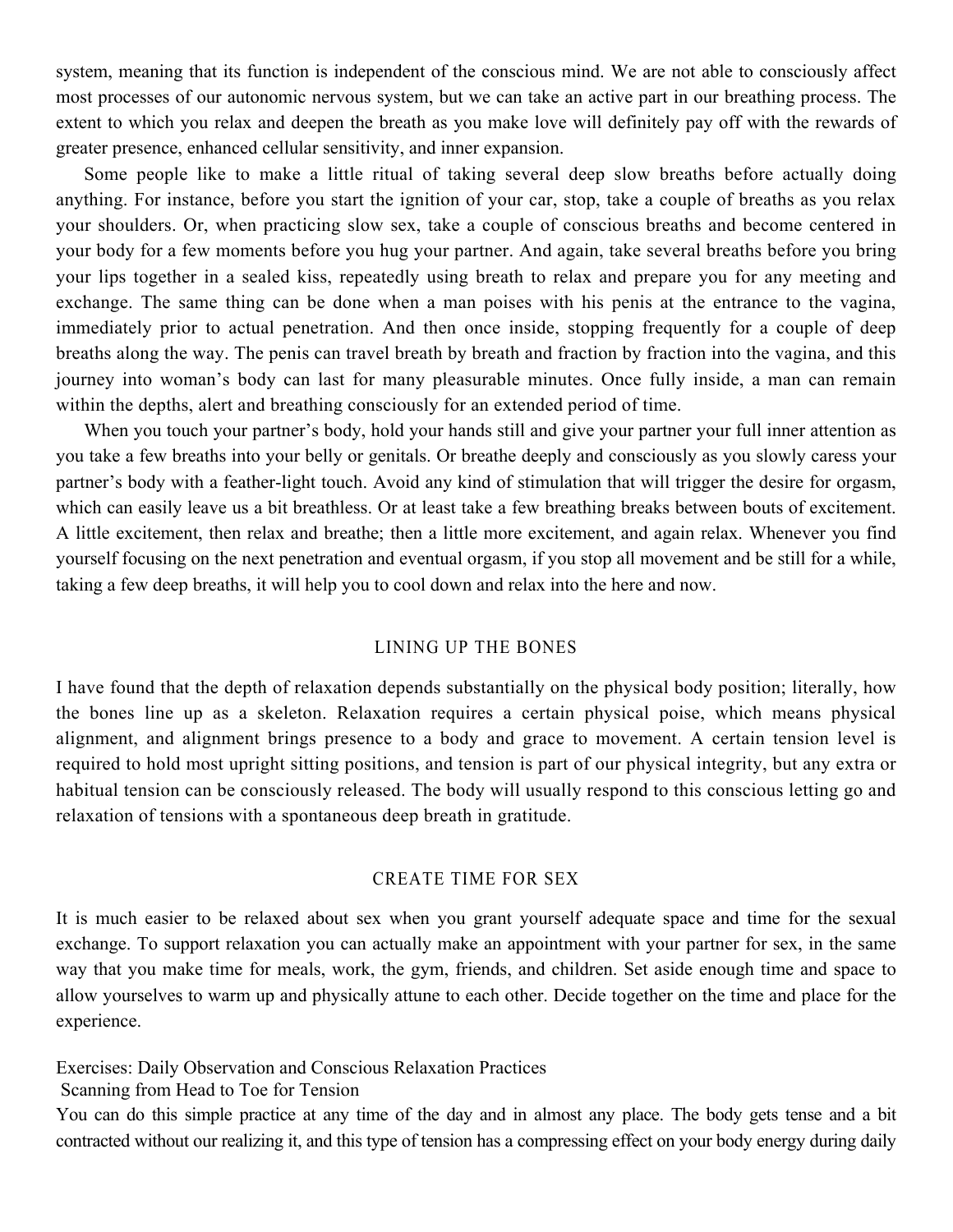life, which also carries over into sex. The body carries many subtle and not-so-subtle tensions. As you make love (or sit, walk, drive, and so on), repeatedly scan your body from head to toe, or toe to head, and deliberately and consciously relax any areas of tension that you encounter. The following are some classic places where we hold tension without realizing it:

- Around the mouth
- In the joints of the jaw (the temporomandibular joint, or TMJ)
- In the neck and shoulders
- In the solar plexus (the soft spot below the upside-down V formed by the rib cage)
- In the belly
- In the feet

## Relaxing the Pelvic Floor

Another central and significant place to consciously relax is the pelvic floor, which means the web of muscles and tissues that surround the anus and genitals. Invariably this muscular floor will be slightly contracted and pulled upward, without our being aware of this tension. Let go of any tightness you discover there, and do so a hundred times during the day or whenever you happen to remember. Intentionally relaxing and releasing any subtle holding and tension in the muscles will allow the pelvic floor to widen and drop slightly.

- For a woman, relaxing the pelvic floor means taking the attention to the vagina and relaxing any tightness or holding discovered there.
- For a man it means consciously relaxing and letting go of the anus and the muscles of the buttocks.

To feel the difference between tension and then relaxation, you can first exaggerate the tension, and then release it. Tighten genitals and anus, pulling upward and inward, hold for a few seconds, and then release slowly.

## Make Conscious Relaxation an Everyday Practice

Invariably, as soon as our attention has moved away from the part we have consciously relaxed, the tension gradually begins to return and assert itself. So scanning the body from head to toe and relaxing tensions can be done intermittently. We will probably never completely rid ourselves of these subtle tensions, and that is really not the aim or goal. The aim is to remember that you are first and foremost a body—and to notice when and where you are tense, and then to intentionally relax these tense parts. Let go, take a deep breath, and feel your body. This little process is something to be done billions of times, not just once or twice. Relaxation of different body parts creates inner space and expansion and is usually followed by a wave of sensitivity on a delicate cellular level.

There are myriad small, insignificant daily actions in which we can practice conscious relaxation: brushing our teeth, washing dishes, preparing food, driving, opening and closing doors, sitting at the computer, and standing in line at the bank or checkout, to name but a few. Paying attention to your level of relaxation during the day will support your experience in bed, and vice versa.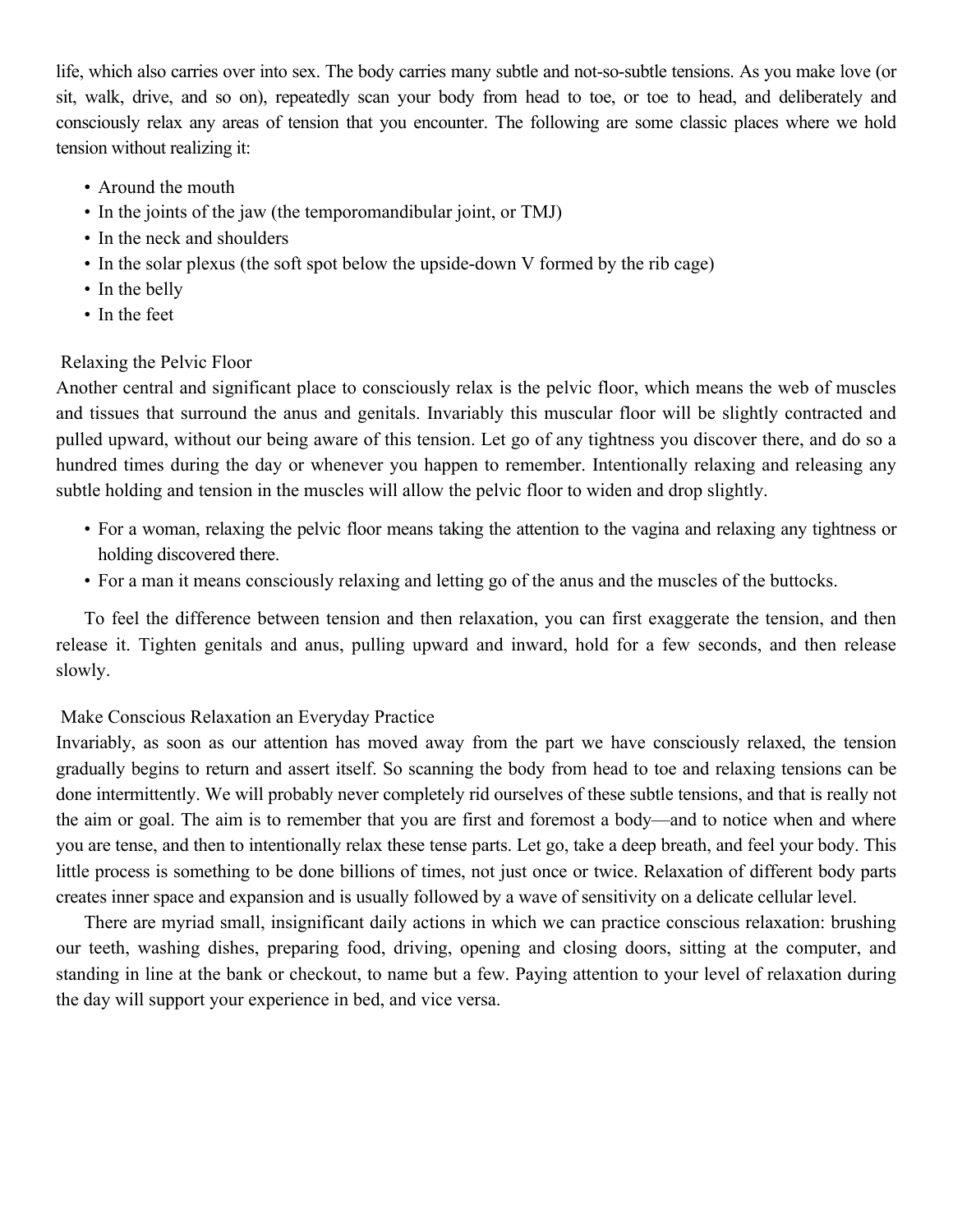### THE SEXUAL POWER OF AWARENESS

If you have tried scanning your body and relaxing any tense areas that you notice, that in itself was an act of awareness. So if you are not sure what awareness means, and you managed to relax your jaw, shoulders, and belly, you are already using that particular witnessing power or aptitude. Awareness is not far away from us, and indeed, we would not be able to survive without a certain level of awareness. At the same time, we know remarkably little about the power of awareness and how it can change our every moment.

#### AWARENESS IS THE MISSING LINK

For human beings, awareness during sex is the missing link to expressing and living our higher sexual potential. This uniquely human capacity to observe ourselves as if from a distance has a tremendously powerful impact on metabolism and sexual responsiveness. Awareness acts as a highly potent aphrodisiac. Through awareness we awaken to the body on an inner level and tune in to our intrinsic, God-given sexual vitality. Awareness is the capacity to observe and witness oneself—as a body and as a mind filled with the thoughts that distance us from the body—in any given moment of any given day, including, of course, while we are having sex. As Marc David notes:

One of the most unusual scientific revelations of the last century is the mathematical proof that the act of observing any phenomenon in the universe—be it the flight of a bird or the rotation of a planet—has a direct influence upon that phenomenon. According to the laws of physics, we have no choice but to alter the bird's course or the planet's speed simply by focusing our awareness on it. So if we have the power to tweak the orbit of a heavenly body, it should come as no surprise that vitamin A—awareness—also has a profound impact on the human body. (*The Slow Down Diet,* page 62)

Awareness is the driving force behind slow sex. As we become intensely aware of each and every breath, touch, movement, or shift of the body, the sexual experience unfolds and flows easily and effortlessly moment by moment. And if we so wish, the exchange can continue for hours on end according to, and being guided by, what wants to happen between the bodies themselves. For extended lovemaking there needs to be no agenda, no goal, just an appreciation of the here-and-now experience. So to some extent you are faced with dropping the ego and the sexual personality with its demands, likes and dislikes, habits and addictions. Slowness is basic to a shift in sexual experience—slowing down in all you do, giving yourself the space to tune in to yourself. Be slow in your approach to the other person as well, and above all be slow, easy, and relaxed as you join your bodies and become one.

Relaxation and awareness actually go hand in hand, because you have to become more aware of your physical body in order to release any tension, clenching, tightness, or holding. Awareness, therefore, precedes relaxation,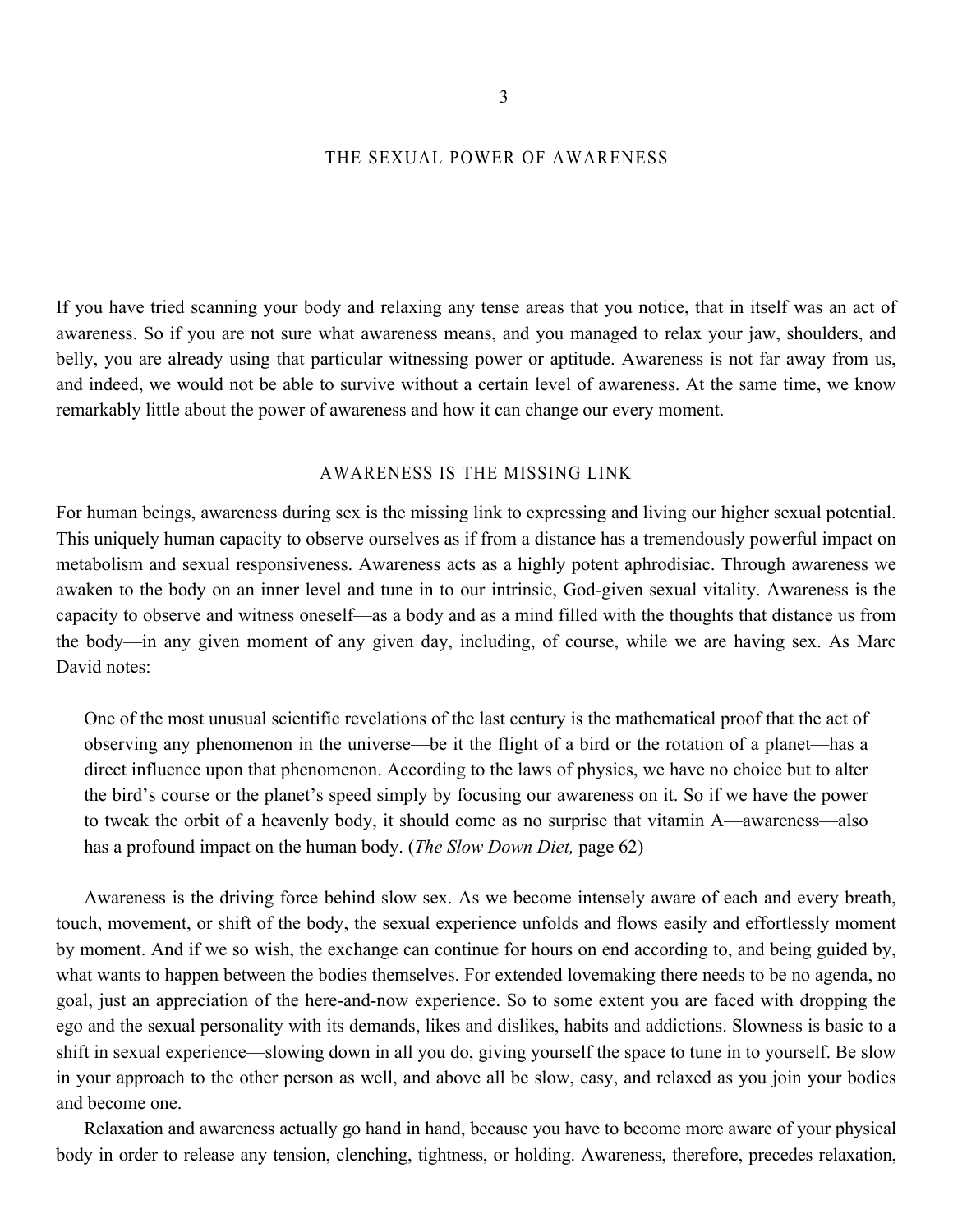and relaxation in turn deepens the awareness. When you consciously relax you will usually feel an inner wave of vitality, light, or aliveness expanding through the body. The delight of these inner sensations in turn engages the awareness, enabling you to fall into even deeper relaxation.

Once we find our way into the intangible present through awareness, we develop the qualities and radiance of true "presence." Awareness is the capacity to be alert to what *is*. It's the ability to be in touch with what is happening inside you and around you this very moment. When we build awareness into our sexual expression, it is the most powerful metabolic force.

## IT'S NOT WHAT YOU DO BUT HOW YOU DO IT

As we explore further we will discover that it is well-nigh impossible to make rules about how to be slow. Creating a shift in our sexual experience is definitely not about following a set of rules; it's more of an inquiry. It's an ongoing effort to feel yourself and be self-observant during sex. It is examining not only what you are doing, but more importantly, how you are doing it. We simply do whatever we do as consciously as possible, with all the alertness we can muster in any given moment.

We usually say in our workshops that when you are making love, everything and anything goes, because it's not what you do, but how you do it. Any act done with awareness is changed by that awareness itself, so the "what" can be transformed through the "how." In this way being slow can never be a special sexual technique. It is not something you can do as such, because slowness is actually an outcome or by-product of what happens when an action is carried out with awareness.

You may already have discovered how difficult it is to *do* slow, especially when accustomed to a faster approach. Most of us have had the experience of driving along in a car, totally engaged in the movement and momentum, when all of a sudden a road sign saying "Slow" or "Stop" appears. At such a point, being forced to go slowly is a disturbance that can lead to irritation and frustration. Imagine, then, during sex when you are in full swing and then unexpectedly you remember the suggestion to go slow. Or you have it fixed in your mind that you have to be slow because you have been instructed to be slow. With this kind of rule-oriented attitude, the exploration of slowness will be tedious, not easy. In fact being slow will probably be the last thing you feel like doing when in the throes of a sexual encounter. The mind likes to do things right and stick with the rules, but this lack of flexibility closes the door to exploration. An inquiry requires curiosity, alertness, and a willingness to step into the unknown.

## BEING CONSCIOUS INSTEAD OF MECHANICAL

The bottom-line truth is that most of the time we humans are not fully present in, or aware in, our beautifully sensitive fleshy bodies. We are not really connected to them on an inner level. We habitually use them in mechanical ways and do not really pay attention during most of our activities, except when physical pain is experienced. We remember the spine when we unexpectedly have a backache or the knee only when it hurts every time we bend it. Over time, especially as our bodies begin to show signs of wear and tear, our associations with the body can become negative and draining, not positive, nourishing, and uplifting.

Seldom do we focus ourselves sufficiently to consciously experience the actual "how" of what we are doing. Because we do the same things again and again, there is a mechanization in the way we conduct our daily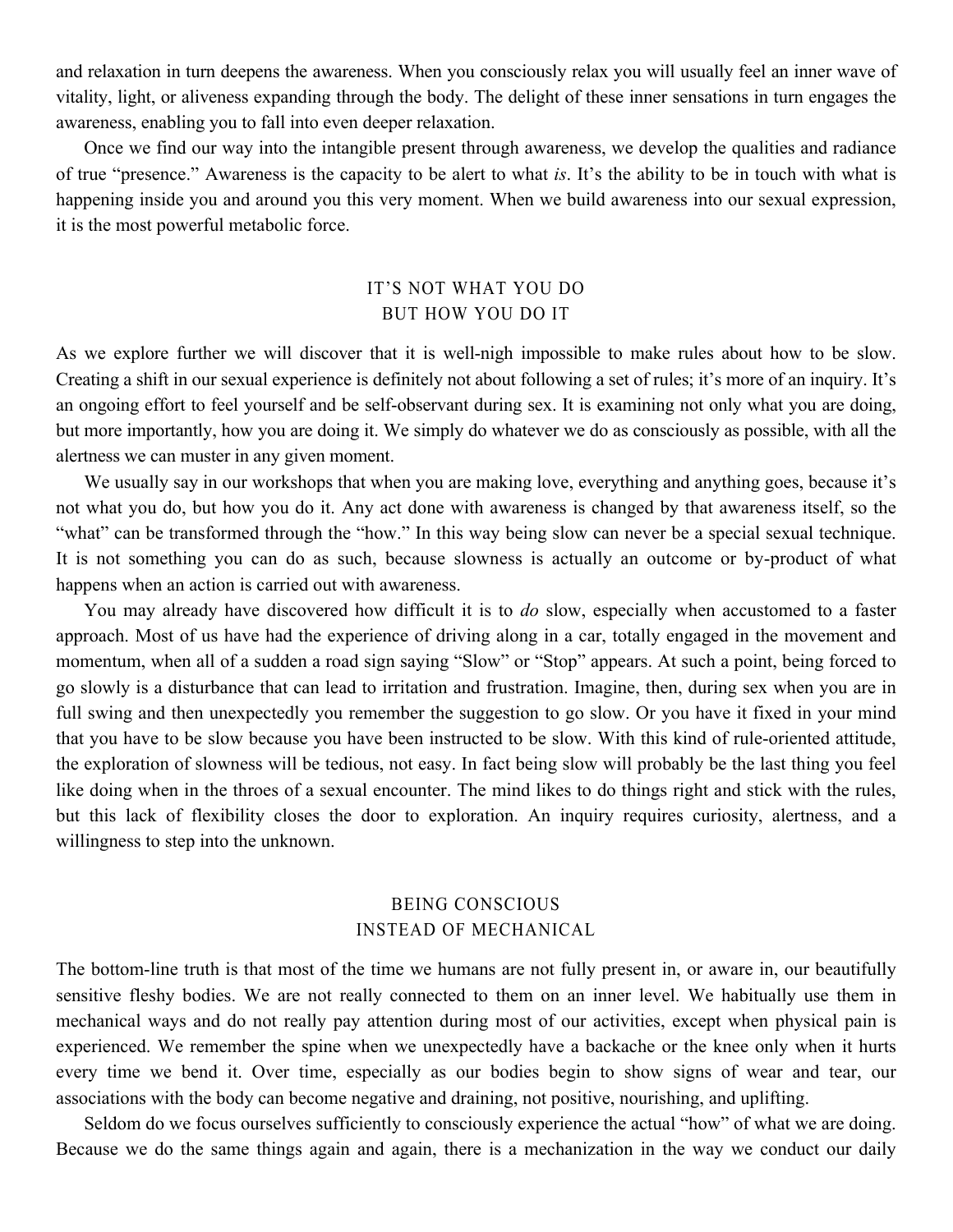activities—walk, sit, stand, lie down, drive, cook, clean, shower, shave, shampoo, or whatever. We don't use our awareness. How are you sitting right now, as you are reading, for instance? Where is your body and how is your spine, your head, your neck? Collapsed forward or in one connected line? Shoulders up or down? Jaw clenched or relaxed? Breathing? When did you last consciously feel your breath? Are you holding your breath or is it shallow? Enjoy a deep breath right now!

As we get busy dealing with the demands of the day, our focus is, for the most part, outside of the body. Our attention is on achievement, getting something done, but not on the physical process involved in getting there. We lack a certain presence in all of our activities, including, of course, sex. We all have personal goals and doggedly set off each time in a mechanical, driven way in an attempt to reach a pleasing end. And as mentioned before, satisfying our immediate desires causes us to be absent, marginally present to the moment, ourselves, the other.

## USE AWARENESS TO REMAIN IN THE NOW

As your level of awareness grows, everything becomes slower and more deliberate, creating an opportunity to feel and follow the wisdom and intelligence residing within the human body. A change in sexual experience becomes possible with the insight that the goal or habit of orgasm acts as a temptation in the future (see previous chapter), seducing us away from an awareness of the simple, authentic here and now.

Imagine for a moment that you have been used to spinning happily along in an automatic car and then unexpectedly you have to adjust to a less familiar manual shift. With a manual shift, gears are changed by hand in a more sequenced step-by-step way, coordinating with the clutch and engine speed. More awareness is needed, naturally, especially in the beginning when it is quite easy to stall the car. You are required to pay attention to the engine, tune in to its sounds, listen to the engine revolutions until they reach the right pitch, then do some speedy fancy footwork to release the gas, press the clutch, shift the gear with your hand, then release the clutch, and reapply pressure to the accelerator, all in one flowing move. These shifts are repeated again and again depending on traffic density or the road's curves, shifting gears down and up again. At first this kind of deliberate driving is bound to feel awkward and unfamiliar, and to get it right takes practice, but before long it becomes an integral part of driving. Eventually the moves will flow smoothly, but maintaining attention to the sound of the engine is an ongoing process.

We can change our patterns of lovemaking in much the same way. Instead of accelerating immediately to top gear, we can consciously cause a change in the course of events by choosing to become more aware of each shift in the situation. And the transition begins with *not* running after something, which makes it simpler. We do not fast-forward directly toward orgasm. Deliberately and with intention we stay here, remaining present. We already have some kind of awareness of the components required to pull an orgasm together, so to create the opposite and not dash forward must be an option as well. When we withdraw from fantasy or stimulation or anything that puts pressure on or inflames the situation, we forestall the urge that so easily becomes a compulsion. We no longer feel forced to give in to the pressing urgency to climax and release.

#### **Open Eyes Increase Awareness**

Our eyes are tools that put us in direct contact with our immediate surroundings in the present. Often sex takes place with closed eyes and in the dark, and usually sexual fantasy involves closed eyes, but during slow sex you can begin to experiment with keeping them open and receptive. You can begin to make a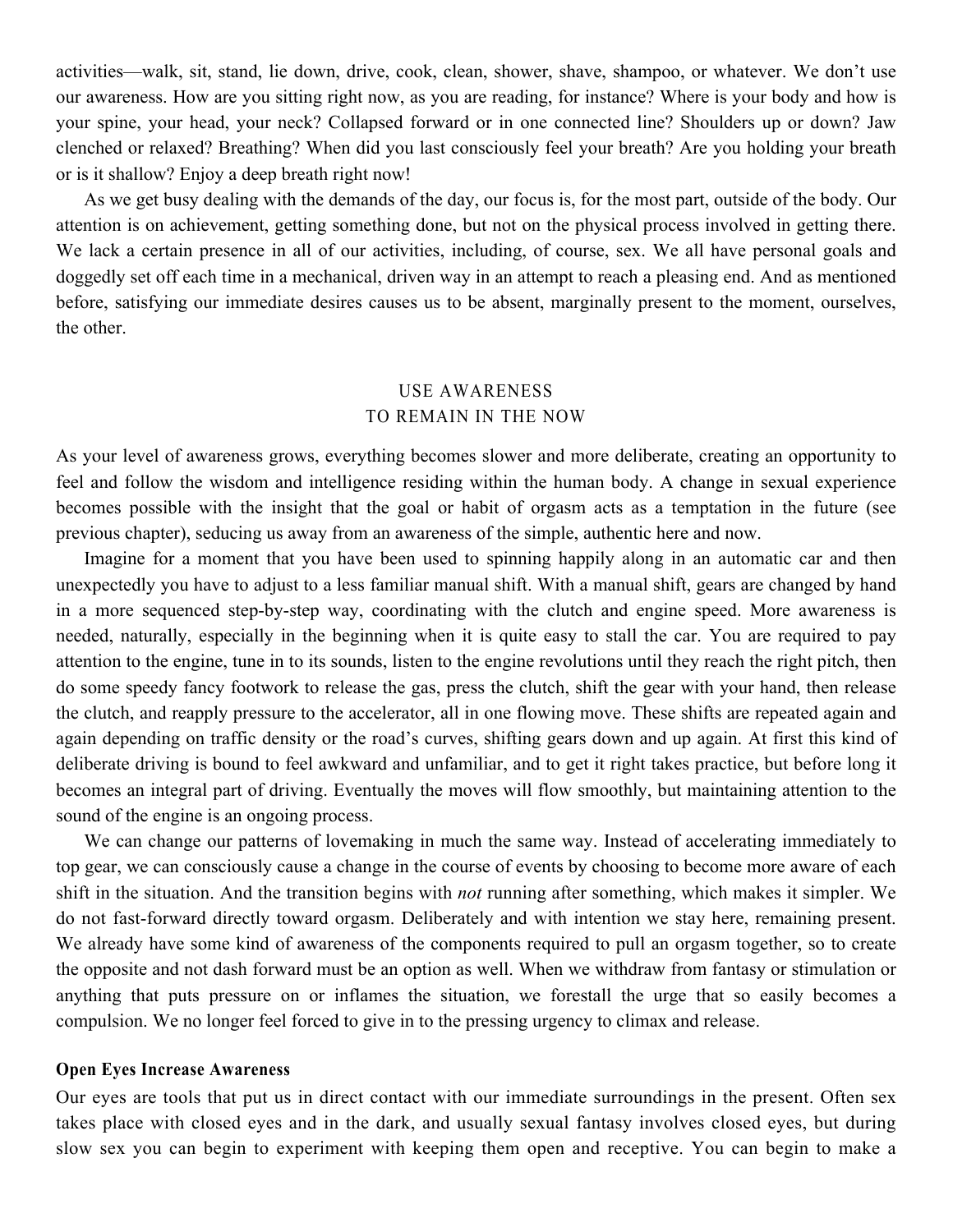practice of receiving with your eyes when you are looking at nature, imagining that nature is looking back at you. You reverse the perspective of vision. You are not looking out, but are being looked into by the other. This can be done with a tree, a flower, a bird, a beautiful sunset, the moon, stars, snowcapped peaks, a waterfall, the sunrise, or any lovely creation of nature, including another human being. The eyes can just be open, receiving, and inviting. (See the soft vision exercise at the end of this chapter.)

With the eyes open, staying in awareness, we naturally slow down to the extent that the usual triggers for climax are minimized. Sounds like contrary sexual advice, doesn't it? Usually the recommendation would be to maximize whatever brings us to a peak, but here we are placing attention on a critical point. We want to gently simmer and not boil over. We are monitoring ourselves—noticing what we are doing and how we are doing it by engaging our awareness.

#### ENERGY FOLLOWS ATTENTION

Direct your awareness to your own body during lovemaking. You take the focus away from your partner's body and direct it inwardly toward yourself. As you relax and remain present to what is, you become better able to actually feel what is happening in your own body. Instead of attention being focused on orgasm or the other, you have the opportunity and space to turn inward and connect to your inner world at the outset.

The physical body ought to be given primary place in your field of awareness. When you focus on being rather than on doing, you can now bring attention, using your inner eye, to a flesh and bone level. And here you uncover new realms, a cosmos of cellular aliveness and vitality that is the domain of the invisible inner body. Uniting with the inner world makes a world of difference to your experience of sex, because you enter the domain of your awe-inspiring senses.

Allowing your awareness to penetrate the body tissues brings you alive to your embodied self. Love is made with and between bodies, and the body acts as an anchor to the present—a simple bridge to the inner qualities of sensitivity, being, and love.

Shifting focus from outer stimuli to the sensitivity of the inner body requires some practice, which means it may take time to get the knack of feeling yourself from another perspective. It's no big deal, really; instead of the more familiar "up and out," where the attention is focused outside yourself, you draw back and pull your attention into your own body. Simple. Your attention becomes free to move inward, and you will observe that if you put your attention on any pleasing inner experience, that sensitivity, energy, vitality, aliveness, chi, prana, or life force (call it what you will) actually increases. That's the power of awareness. Any sensations of streaming, tingling, vibrating, or warmth, for instance, will respond to the awareness and amplify, expanding deliciously into other parts of the body.

In *The Slow Down Diet* I found confirmation of this thrilling inner phenomenon:

In the yoga tradition there's a saying that has helped practitioners reach for greater levels of mastery in working with the body: "Where attention goes, energy flows." Decades of research in biofeedback have certainly proved this axiom, for when we focus on most any area of the body we can increase blood flow, alter bioelectric potential, and influence the secretion of numerous biochemicals. (*The Slow Down Diet,* page 75)

In other words, all these physiological responses to awareness create pleasurable, engaging, sensitive subtle sensations within the body. These experiences are touching and fulfilling; they make you feel better about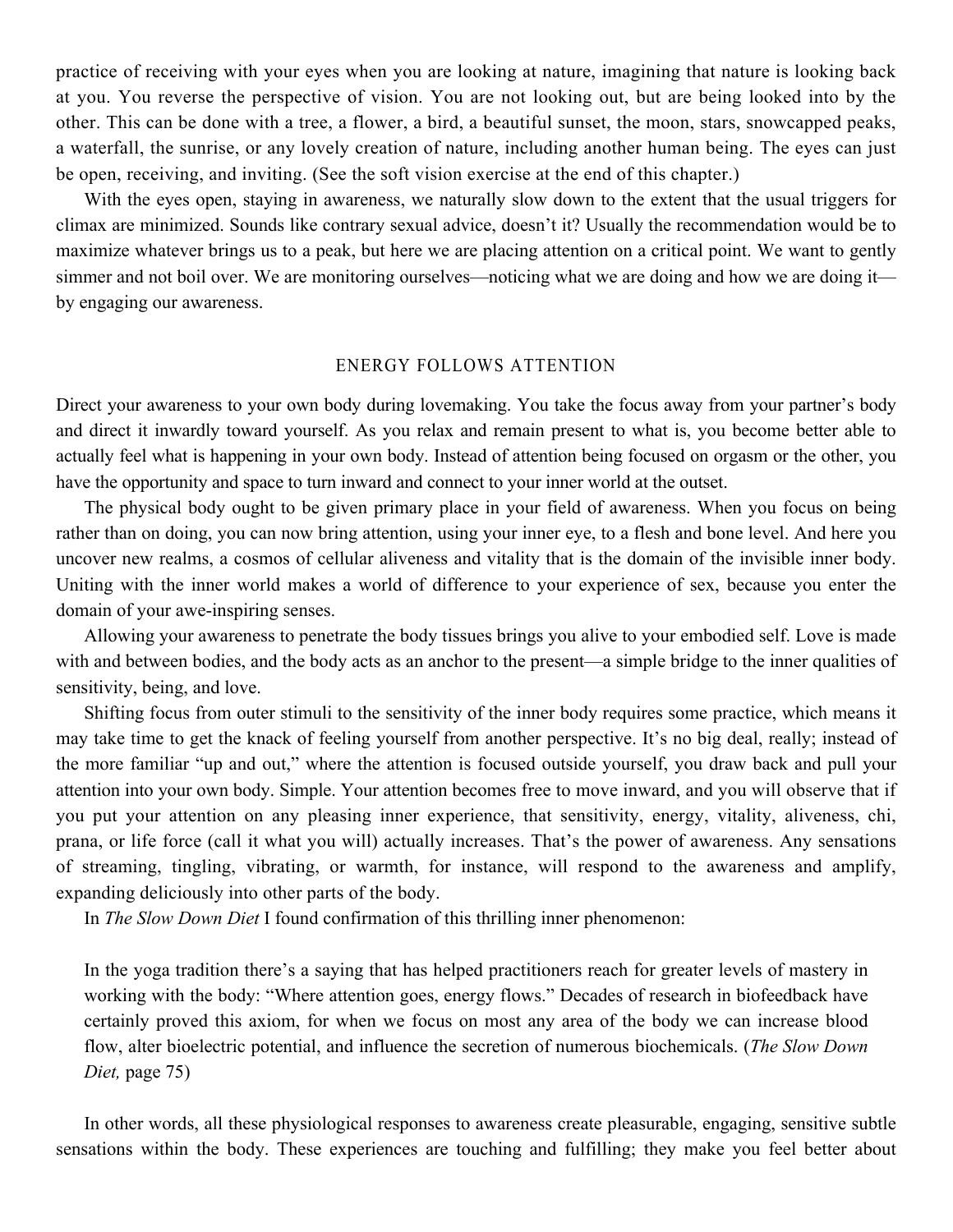yourself, improving your sense of self-worth and dignity. With awareness you can set out on a journey into the abundant delights and thrills of relaxation. As you become more aware, you relax more. And the more you relax, the more your awareness increases. With more awareness, relaxation can deepen even further. And so it goes, ad infinitum. The forces of the universal metabolic enhancers complement and weave together in a magical, mysterious, consciousness-enhancing way.

#### COME HOME TO YOURSELF

The fundamental step to developing awareness is to come back to yourself. In order to shift your attention "in and down," rather than "up and out," begin by making the effort of being more aware of your body, noticing how it feels and where it feels. As suggested earlier, sometimes it's easier to become more aware of tensions if you first tighten and deliberately exaggerate the level of tension. Contract and tighten your upper body for a few seconds, and then suddenly let go in one instant, releasing and relaxing all the muscles of the shoulders, jaw, belly, arms, and hands. Your body will take a beautifully deep breath and you will easily be able to feel the subtle pleasure and delight of relaxation course though your body in waves. In the same way, you can consciously (not mechanically) contract and relax the pelvic floor to increase your inner awareness and enhance the vitality of the area. If you wish you can contract on an in-breath to the count of four or five, and then relax on the out-breath to the same number of counts.

Returning to your body requires that you invert your attention on yourself. If you continue to scan your body throughout the day, making it a daily practice to do everything with as much physical awareness and relaxation as you can manage, you will become immersed in your body and develop a natural sensual grace and slowness.

Remember to honor yourself first; your inner connection to your own body is more significant than any connection to your partner's body. It may sound confusing to hear that you and your body are the priority, and not your partner, but this rerouting of attention will help both of you to be alive to yourselves right from the outset. Focusing too much on the other person would be like leaving home, abandoning your own fire tending, and instead going to ignite somebody else's fire to warm that person's house.

When you honor yourself first, you stoke your own fire. You don't depend on someone else to do it for you, and neither does your partner. The two individual fires join, they augment and enhance each other, and fueled by awareness, flames rise in splendid unison.

When our attention is split, partly on the other and partly on ourselves, we disempower ourselves by reducing our sexual potential. The simple act of attending to two or more stimuli at once can dramatically decrease the sexual metabolism. In sex there is a need to focus on yourself first and foremost to boost the fire of your own sexual metabolism.

Exercise: Going In and Down to Find Home in the Body Identifying an Inner Center of Deep Relaxation

You can do this exercise right now, wherever and however you are sitting in this moment. Or experiment with it later when you are lying or standing. It's a simple way to connect to the inner dimensions of the body.

- 1. Close your eyes gently.
- 2. Scan your body and relax your shoulders, jaw, belly, or any place where you feel some tension or holding (see suggestions at the end of chapter 2). Take two or three easy, full breaths through the diaphragm and into your belly.